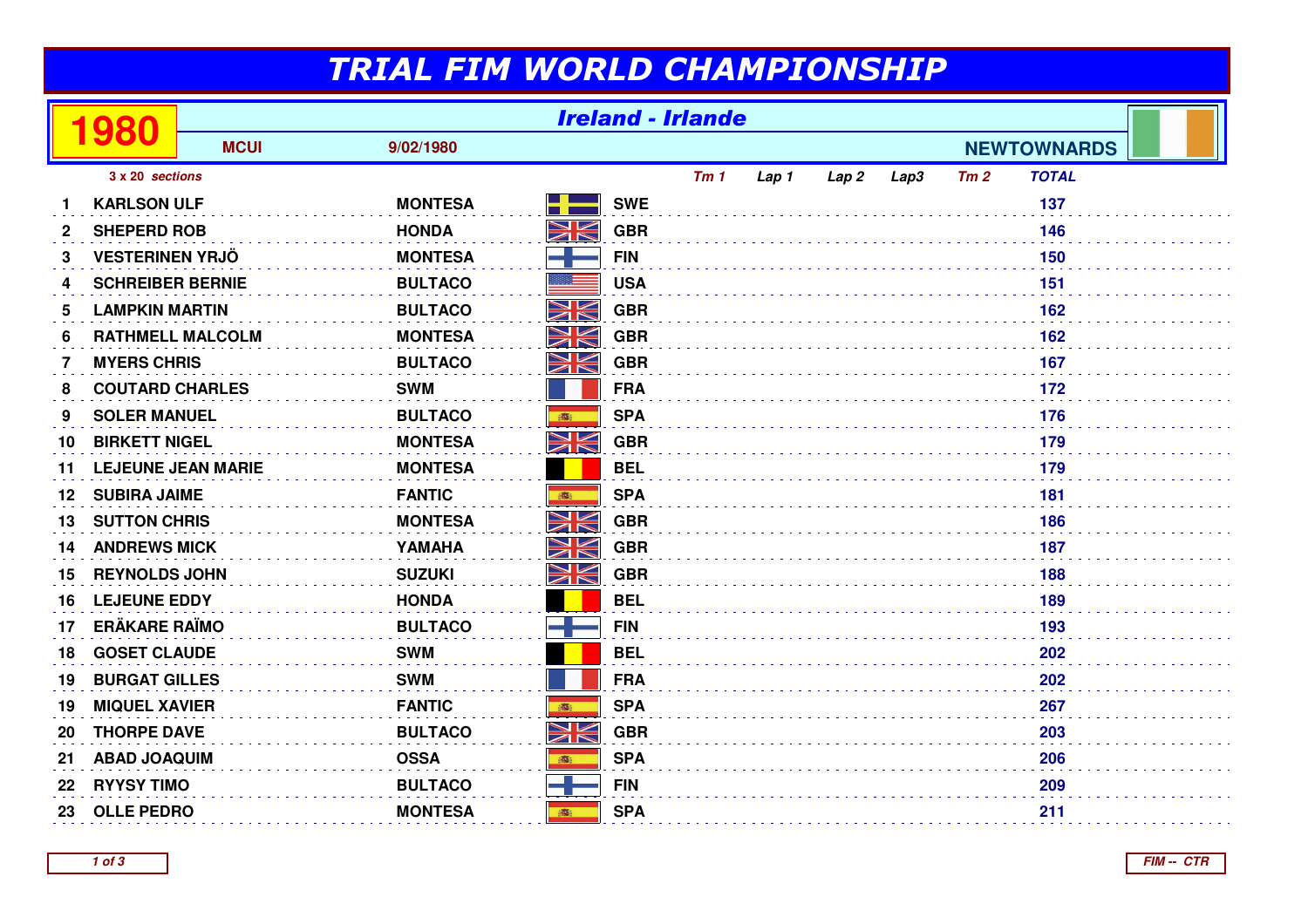## TRIAL FIM WORLD CHAMPIONSHIP

|                 | 980                     | <b>Ireland - Irlande</b> |                |           |            |     |       |                  |                    |     |              |  |
|-----------------|-------------------------|--------------------------|----------------|-----------|------------|-----|-------|------------------|--------------------|-----|--------------|--|
|                 |                         | <b>MCUI</b>              | 9/02/1980      |           |            |     |       |                  | <b>NEWTOWNARDS</b> |     |              |  |
| 3 x 20 sections |                         |                          |                |           |            | Tm1 | Lap 1 | Lap <sub>2</sub> | Lap3               | Tm2 | <b>TOTAL</b> |  |
| 24              | <b>CLARKE CHRIS</b>     |                          | <b>MONTESA</b> | NK        | <b>GBR</b> |     |       |                  |                    |     | 212          |  |
| 25              | <b>HOOKED</b>           |                          | <b>BULTACO</b> | NK        | <b>GBR</b> |     |       |                  |                    |     | 215          |  |
| 26              | <b>WHALEY MARLAN</b>    |                          | <b>MONTESA</b> |           | <b>USA</b> |     |       |                  |                    |     | 218          |  |
| 27              | <b>CARTWRIGHT PETER</b> |                          | <b>BULTACO</b> | NK<br>ZN  | <b>GBR</b> |     |       |                  |                    |     | 221          |  |
| 28              | <b>CIRERA MIGUEL</b>    |                          | <b>MONTESA</b> | 高         | <b>SPA</b> |     |       |                  |                    |     | 222          |  |
| 29              | <b>BELL COLIN</b>       |                          | <b>BULTACO</b> |           | <b>IRL</b> |     |       |                  |                    |     | 222          |  |
| 30              | <b>WRIGHT ALAN</b>      |                          | <b>BULTACO</b> | NK        | <b>GBR</b> |     |       |                  |                    |     | 224          |  |
| 31              | <b>SHEPERD NORMAN</b>   |                          | <b>BULTACO</b> | NK<br>ZN  | <b>GBR</b> |     |       |                  |                    |     | 228          |  |
| 32              | <b>SKINNER MIKE</b>     |                          | <b>MONTESA</b> | NK<br>NK  | <b>GBR</b> |     |       |                  |                    |     | 229          |  |
| 33              | <b>TOSCO GIOVANNI</b>   |                          | <b>OSSA</b>    |           | <b>ITA</b> |     |       |                  |                    |     | 23           |  |
| 34              | <b>GALEAZZI DANILO</b>  |                          | <b>SWM</b>     |           | <b>ITA</b> |     |       |                  |                    |     | 233          |  |
| 35              | <b>JO JOSE</b>          |                          | <b>MONTESA</b> | 高         | <b>SPA</b> |     |       |                  |                    |     | 235          |  |
| 36              | <b>GEEBELEN BONY</b>    |                          | <b>MONTESA</b> | 高         | <b>SPA</b> |     |       |                  |                    |     | 237          |  |
| 37              | <b>EDMONDSON DEREK</b>  |                          | <b>MONTESA</b> | NK<br>ZK  | <b>GBR</b> |     |       |                  |                    |     | 241          |  |
| 38              | <b>BONIFACE COLIN</b>   |                          | <b>BULTACO</b> | NK        | <b>GBR</b> |     |       |                  |                    |     | 242          |  |
| 39              | <b>HASLAN RAY</b>       |                          | <b>MONTESA</b> | NK<br>ZN  | <b>GBR</b> |     |       |                  |                    |     | 246          |  |
| 40              | <b>MORRISON ADDY</b>    |                          | <b>FANTIC</b>  | NK<br>ZK  | <b>GBR</b> |     |       |                  |                    |     | 247          |  |
| 41              | <b>CLAESSON HAKAN</b>   |                          | <b>MONTESA</b> |           | <b>SWE</b> |     |       |                  |                    |     | 247          |  |
| 42              | <b>CLINKARD DAVID</b>   |                          | <b>SUZUKI</b>  | NK<br>ZK  | <b>GBR</b> |     |       |                  |                    |     | 248          |  |
| 43              | <b>RAMONDA PIERRE</b>   |                          | <b>MONTESA</b> |           | <b>FRA</b> |     |       |                  |                    |     | 248          |  |
| 44              | <b>PRATO ADRIEN</b>     |                          | <b>MONTESA</b> |           | <b>FRA</b> |     |       |                  |                    |     | 249          |  |
| 45              | <b>METCALFE JOHN</b>    |                          | <b>MILLER</b>  | <u>NK</u> | <b>GBR</b> |     |       |                  |                    |     | 250          |  |
| 46              | <b>GRIFFIN CHRIS</b>    |                          | <b>BULTACO</b> | VK<br>ZK  | <b>GBR</b> |     |       |                  |                    |     | 259          |  |
| 47              | <b>MOORE STEPHEN</b>    |                          | <b>BULTACO</b> | XK        | <b>GBR</b> |     |       |                  |                    |     | 261          |  |

**2 of 3**